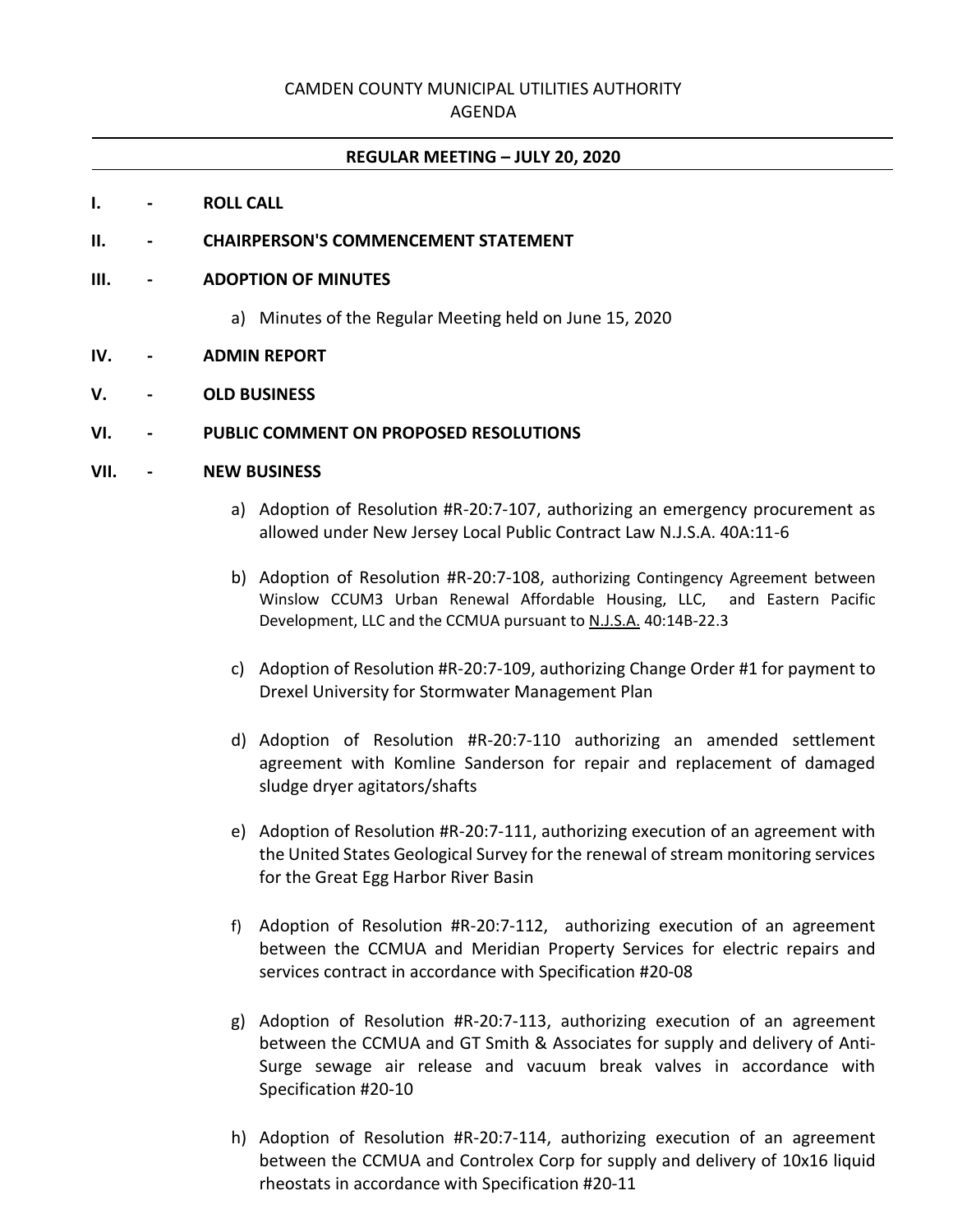- i) Adoption of Resolution #R-20:7-115, authorizing execution of an agreement between the CCMUA and Synagro, d/b/a EPIC for grit and scum removal services in accordance with Specification #20-14
- j) Adoption of Resolution #R-20:7-116, authorizing execution of an agreement between the CCMUA and Technology International for supply and delivery of miscellaneous parts for Stonkus hydraulic Control Valve Panels in accordance with RFQ #2020-03
- k) Adoption of Resolution #R-20:7-117, authorizing the Authority to seek reimbursement from Camden County for Coronavirus Relief Fund Program
- l) Adoption of Resolution #R-20:7-118, authorizing a one-year extension to the Shared Services Agreement with ACUA for sludge disposal services
- m) Adoption of Resolution #R-20:7-119, amending certain provisions of the "Resolution authorizing the issuance of not exceeding \$30,150,000 County Agreement Subordinate Bonds (series 2020) of the CCMUA and providing for their sale to the New Jersey Infrastructure Bank (f/k/a The New Jersey Environmental Infrastructure Trust) and the State of New Jersey and authorizing the execution and delivery of certain agreements in connection therewith" adopted January 21, 2020 and approving the form of an amended and restated subordinate bond resolution
- n) Adoption of Resolution #R-20:7-120, second resolution amending certain provisions of the "Resolution authorizing the issuance of not exceeding \$92,391,000 County Agreement Subordinate Bonds of the CCMUA and providing for their sale to the New Jersey Infrastructure Bank (f/k/a The New Jersey Environmental Infrastructure Trust) and the State of New Jersey and authorizing the execution and delivery of certain agreements in connection therewith" adopted April 23, 2018 and amended on April 20, 2020 and approving the form of a second amended and restated subordinate bond resolution
- o) Adoption of Resolution #R-20:7-121, authorizing award of an agreement for construction management services for the Berlin Force Main Replacement and Lining project
- p) Adoption of Resolution #R-20:7-122 ratifying approval of expense vouchers as approved by the Executive Director under Authorization granted by CCMUA Resolution #R-97:3-60 dated March 18, 1997
- q) Adoption of Resolution #R-20:7-123, authorizing payment of \$10,955,556.79 for expenses disbursed from various trust account